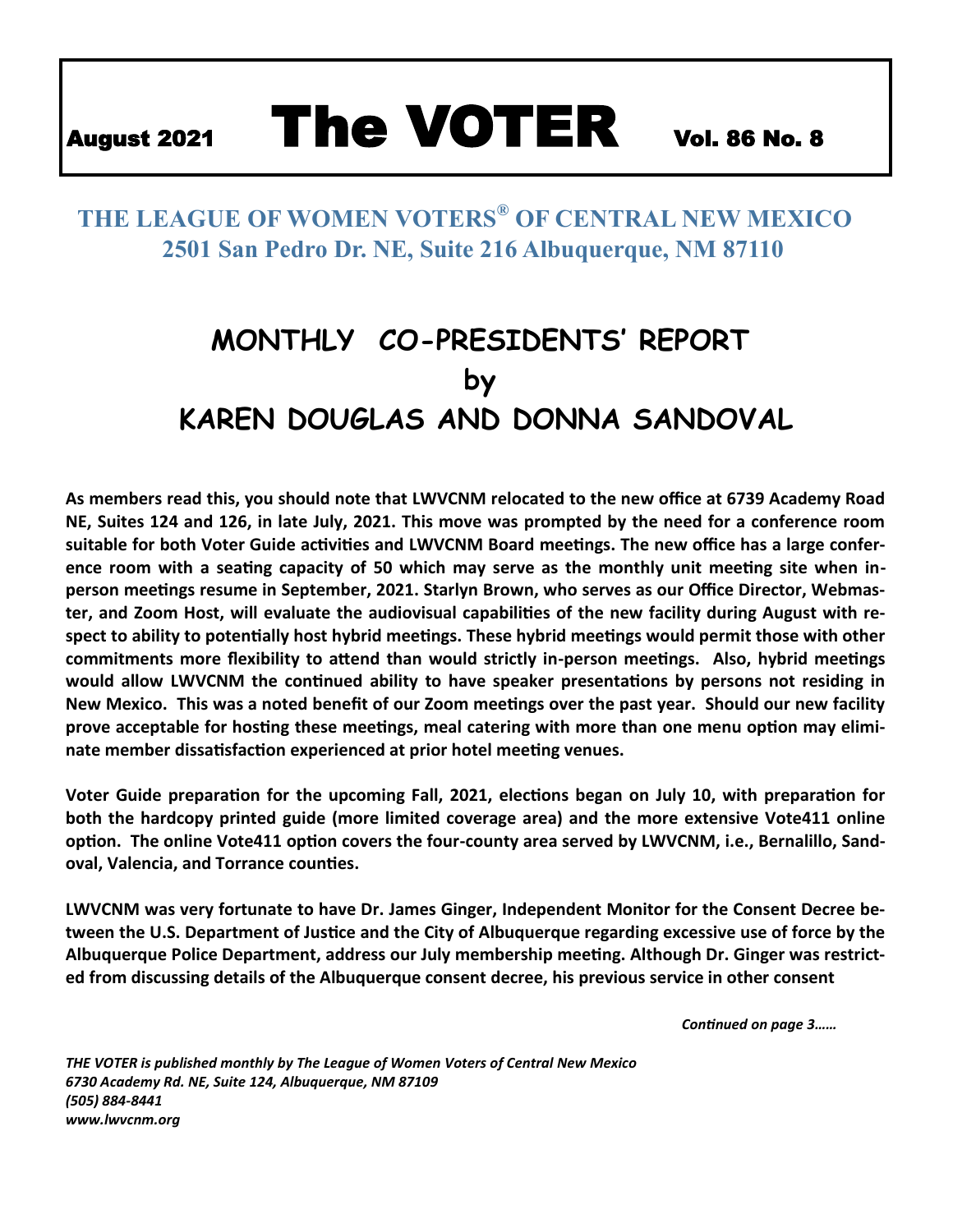#### *LWVCNM Leadership*

*Co-Presidents:* **Karen Douglas Donna Sandoval**

*1st Vice President/ Vote411.org:* **Vacant**

*2nd Vice President/ Membership:* **Cassandra Spacek**

*3rd Vice President/Program:* **Jennifer Black**

*4th Vice President/ Development Committee Chair:* **Vacant**

> *Treasurer:* **Denise Blood**

*Secretary:* **Ashley Benning**

*Voter Services Chair:* **Cyprian Devine-Perez**

*Voter Guide Distribution:* **Lani Desaulniers**

*Sustainability/Climate Change:* **Jeanne Logsdon**

*Office Manager/Webmaster/ Zoom Host:* **Starlyn Brown**

**Advocacy Team/Observer Corps: Alan Ramos**

#### **LEAGUE CALENDAR**

**All of the following are Zoom meetings. Members will receive invitations on the LWVCNMTopics listserv. Anyone who does not receive an invitation can email president@lwvcnm.org. If you need help with Zoom, please reach out to our Zoom host, Starlyn Brown, at sbrown@unm.edu.**

**August 12—Monthly meeting at noon: Think New Mexico (Speaker: Fred Nathan, Executive Director)**

**September 9—Monthly meeting at noon: Voter Education, Part One**

*The deadline for submitting articles to the monthly Voter is the 15th of each month.* **Articles and pictures are always welcome. Please reach out to our** *Voter* **editor, Anne Pierce-Jones (apiercejones@outlook.com) with any concerns.** 

### *From the League of Women Voters of New Mexico….*

### *A Tribal Law Study Opportunity*

*The LWVNM is conducting a study on tribal law codification at the state level and invites members to join us in researching, drafting, and editing a study guide to educate all League members about these important issues.*

*Recent years have seen efforts to more rigorously enforce federal Indian law and tribal sovereignty in New Mexico and elsewhere in states with large indigenous populations. There have*

*continued on page 7*

**OFFICE HOURS Closed until further notice due to Covid concerns.**

*The VOTER Editor:* **Anne Pierce-Jones apiercejones@outlook.com**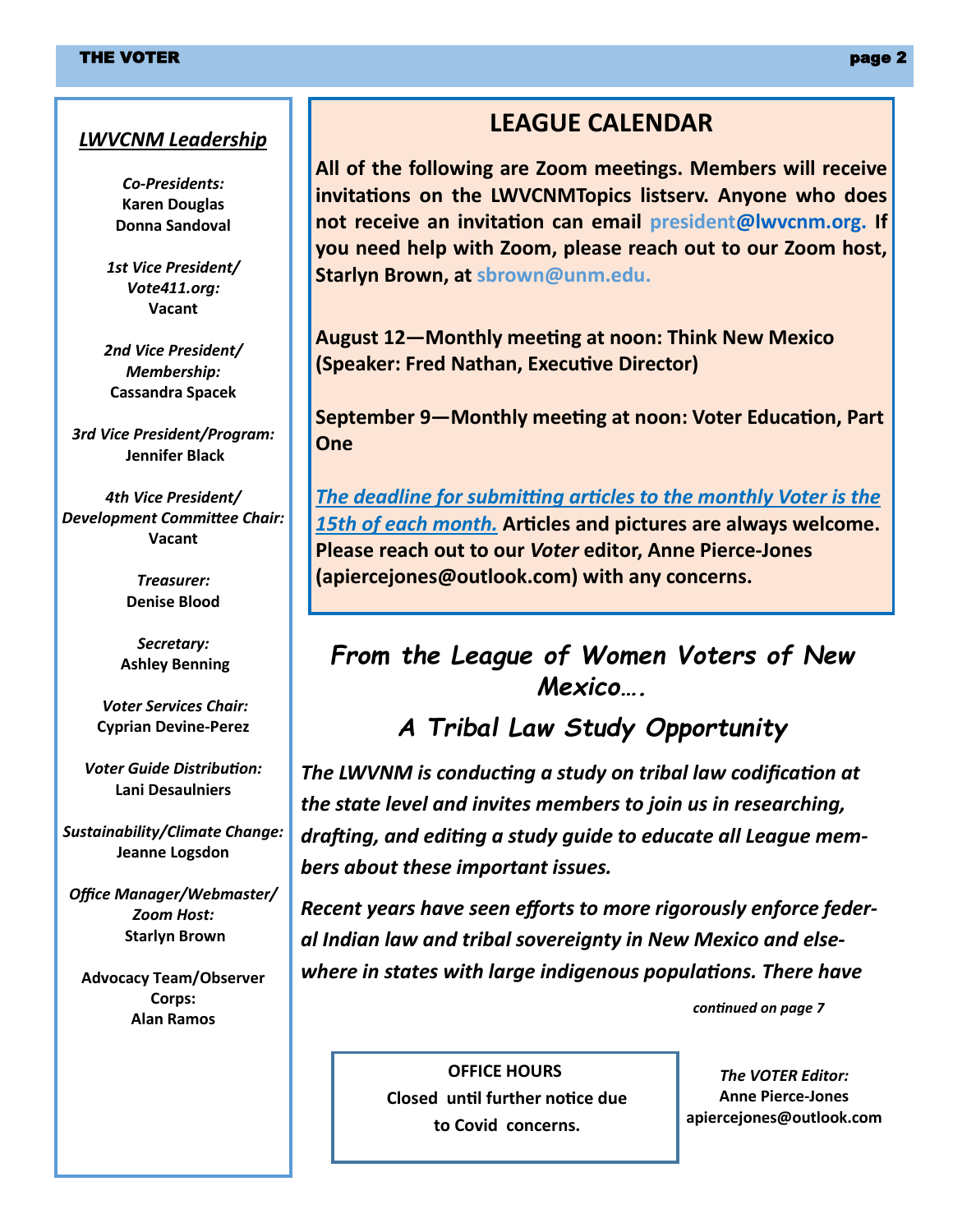#### **CO-PRESIDENTS' MONTHLY REPORT, continued from page 1….**

**decrees affecting other municipalities, together with his prior law enforcement experience, offered an extensive perspective on the national situation to LWVCNM members and guests. LWVCNM members interested in this issue may also be interested in the LWVCA Criminal Justice Position with a section addressing Policing Practices. The League of Women Voters of New Mexico (LWVNM) is currently considering concurrence with sections of this position during its September 11, 2021, Board meeting. Members are always welcome to attend both local and state board meetings. Those interested in this proposed position concurrence should contact Karen Douglas, LWVCNM Co-President.**

#### **UPDATE FROM THE JUSTICE EQUITY, DIVERSITY, AND INCLUSION (JEDI) COMMITTEE**

**The JEDI Committee met on June 26, 2021. After more than a year of assessing LWVNM JEDI efforts, and after outreach meetings with all four local units, the JEDI Committee has decided to focus its current energies on the following four areas:**

- ) **Policy advocacy via the Action Committee, rooted in JEDI principles**
- ) **Registration of voters at JEDI-aligned events**
- ) **Advocacy for JEDI principles via the Tribal Law Study**
- ) **Creation and administration of a recruitment/research questionnaire at the Albuquerque campus of the University of New Mexico for potential university student members**

**The JEDI Committee was to meet again to discuss the above issues and take next steps on July 24, 2021.**

**The JEDI Committee also has a sub-committee on Policy and Advocacy.**

**The Tribal Law Study Committee has so far met four times, and is progressing on pace toward its goal of assembling a study guide for dissemination to League units in advance of scheduling consensus meetings. The committee has four focus areas, as follows:**

- ) **Tribal Criminal Justice**
- ) **Tribal Economic Development**
- ) **Tribal Education**
- ) **Tribal Healthcare Delivery**

**The League of Women Voters of Central New Mexico encourages others to get involved with JEDI and with LWVCNM. We invite you to join us at our monthly meetings. If you would like more information, please reach out to Karen Douglas (email: ug90t16@unmalumni.com) and/or Donna Sandoval (email: donnamsandoval@aol.com), our Co-Presidents. As Albuquerque reopens for in-person events, we also welcome ideas for meeting locations that would make it more convenient for working members to attend.**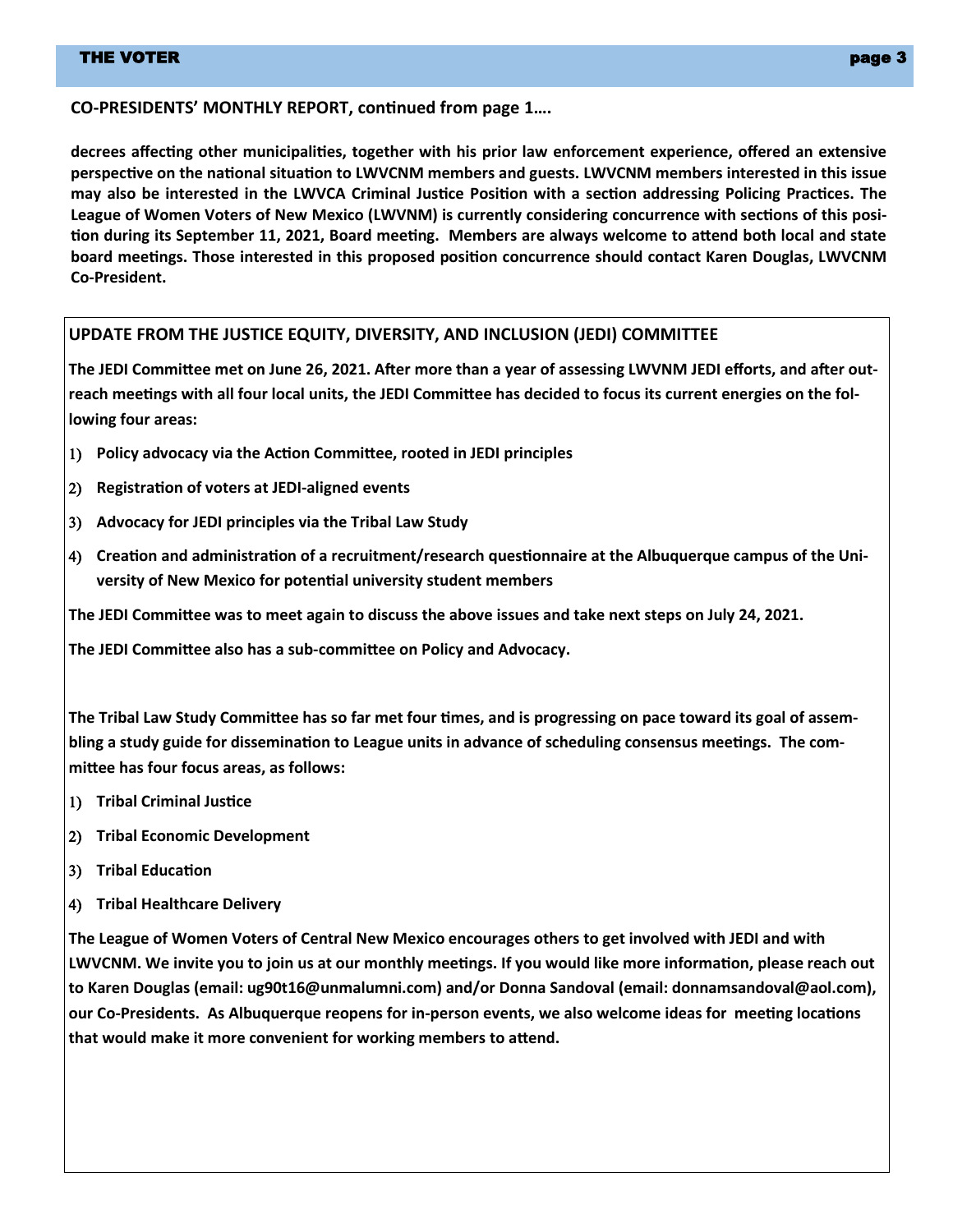### **SUSTAINABLE BUILDINGS IN ALBUQUERQUE'S CLIMATE ACTION PLAN**

**It takes a lot of energy to power buildings in Albuquerque. This is the largest source of greenhouse gases for our city—55 per cent, according to the latest Greenhouse Gas (GHG) Inventory. The next highest category, 40 per cent, comes from transportation, which will be the subject of future articles. Strategies to address both stationary and mobile GHG sources are essential if we are to meet the 2030 and 2040 climate goals.** 

**According to the GHG Inventory, stationary energy sources include all emissions from the burning of natural gas and electricity generation in building within the city. The inventory found that 46 per cent of stationary energy GHGs came from residential buildings and 48 per cent, from commercial and institutional buildings. Manufacturing and construction accounted for the remaining six per cent.**

**The Albuquerque Climate Action Plan Task Force selected two broad categories for attention in reducing GHGs from buildings: Energy Efficiency for Frontline Communities and Green Buildings and Development. Six stragegies were recommended—three in each category.**

**Energy Efficiency for Frontline Communities: These three strategies are intended to begin by 2022 and to be ongoing. As explained in last month's** *Voter* **article, the rationale for an emphasis on frontline communities is that they will be impacted "first and worst" by climate change and have fewer resources to deal with it. The three strategies are:**

- **Promote access to programs that give incentives for window replacement, insulation, lighting, appliance upgrades, and other energy efficiency improvements for people with low incomes.**
- **Explore opportunities to expand usage of drought tolerant plants, especially in frontline communities, utilizing existing plant guidance from the Albuquerque Bernalillo County Water Authority and the City of Albuquerque.**
- **Support new legislation that requires energy disclosure during sale or lease of buildings, homes or rental properties.**

**Green Buildings and Development: These three recommendations have a medium (by 2026) and longer term (by 2031) initial implementation period.**

• **Prioritize electrification of new City facilities and major renovations to existing City facilities, and support code requirements for electrification of private commercial**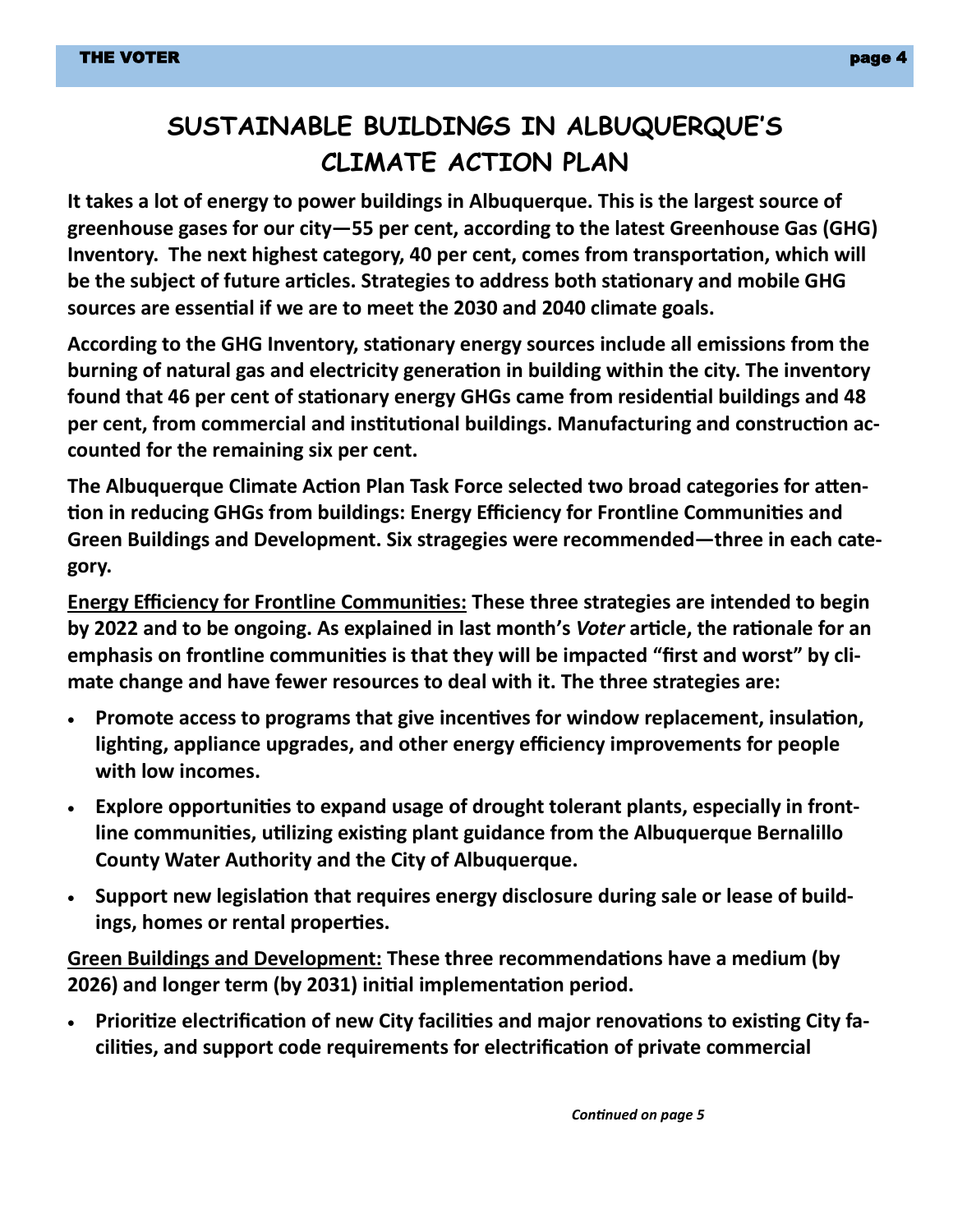**Sustainable Buildings in Albuquerque's Climate Action Plan, continued from page 4…**

**and residential buildings (by 2026 and ongoing).**

- **Support consistent and timely adoption of local and state legislation that requires developers and home builders to continue to meet current energy standards for newly constructed or renovated buildings and homes (by 2026). Standards are based on the 2018 International Energy Conservation Code (IECC), adopted by the City in 2020. An updated IECC was released in April, 2021.**
- **Support local and state legislation that prioritizes urban infill, brownfield redevelopment and renovations, rather than new developments and construction (by 2031).**

**Why will it take four to eight years to implement the recommendations in the latter category? I asked Kelsey Rader, the city's Sustainability Officer, to explain. She said that the time period estimates were based on the perceived hurdles and reality of time associated with implementing significant changes. In her words, "You can usually expect advocates or staff to work to bring the issue to the attention of policymakers (6 months). Those policymakers might establish a working group to assess the issue (1 year). Then the issue can be deliberated on and enacted (6 months). Then there's usually a grace period and education conducted before the new policy goes into effect (1 year)." Ms. Rader noted that the task force was demonstrating a realistic understanding of how change processes occur in a beaurocratic setting.**

**In my view, the task force's approach to setting timeframes for implementation makes sense in terms of its credibility. But, if LWVCNM believes that climate change is a real emergency, how can we help to speed up these timetables? Should we urge the policymakers to expedite the creation of working groups and enactment of policies now?**

**Future** *Voter* **articles will continue to describe the other 44 strategies in Albuquerque's Climate Action Plan. Please contact Jeanne Logsdon (jlogsdon@unm.edu or 505-710- 3886) if you want to become involved in the LWVCNM's Environment and Natural Resources Committee.**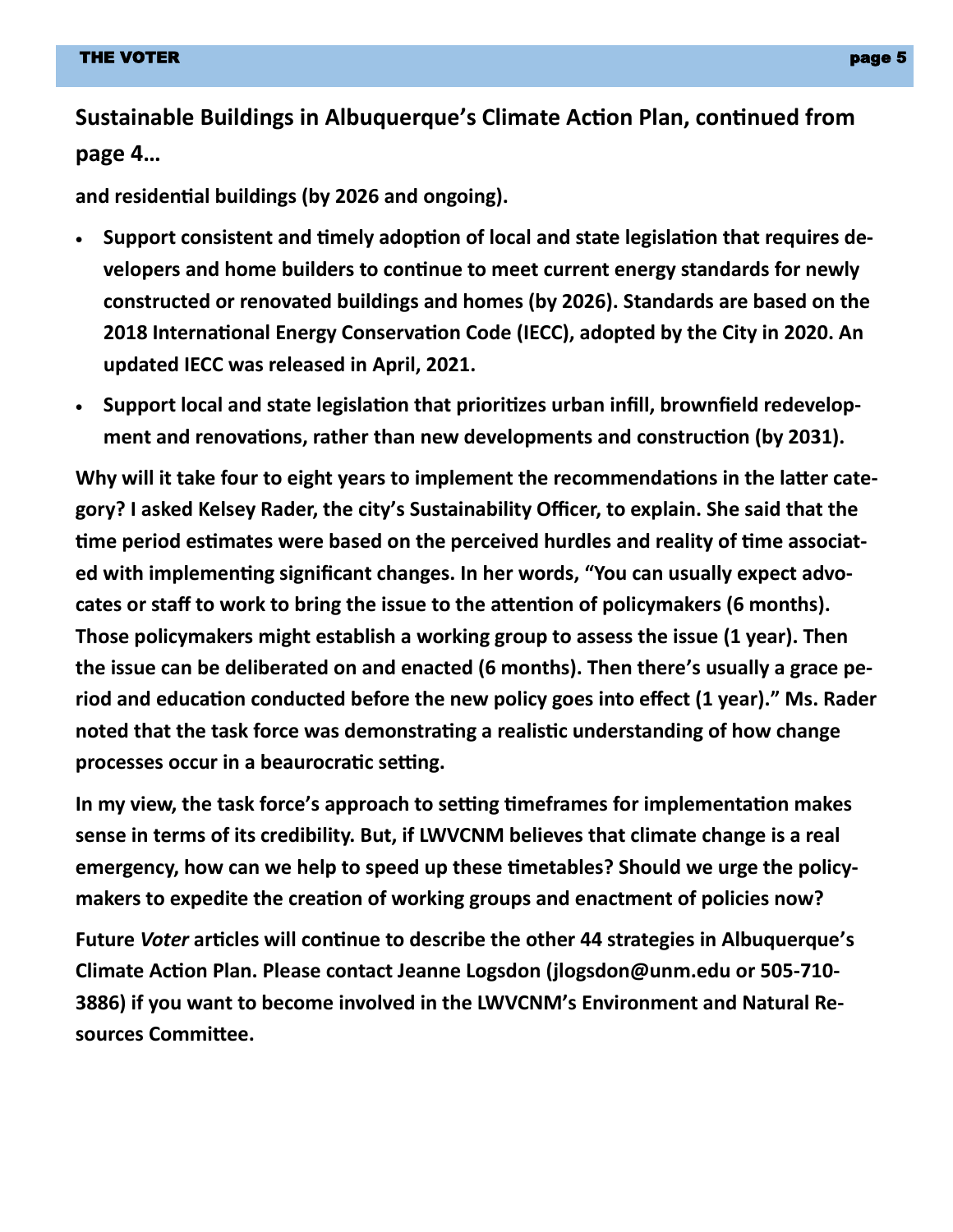#### **VOTER GUIDE COMMITTEE MEETS TO BEGIN WORK ON NOVEMBER 2 ELECTION**

**This year, New Mexico will hold its first consolidated municipal elections, and voters will be seeing more races on their ballots than ever before. In 2019, Senator Daniel Ivey-Soto sponsored a bill in the New Mexico Legislature to bring all the small elections for school boards, municipal officials, boards of community colleges, soil and water conservation districts, and flood control districts into one major election to be held in odd-numbered years. November 2, 2021, is the first time we will see the results of that law on our ballots.**

**There were a number of volunteers for the first committee meeting for the Voter Guide on July 10th. For the next few weeks, teams will be working hard to decide what questions should be asked of the candidates for the various offices. Here are the teams:**

- **BERNALILLO COUNTY: Vivian Skadron, Cyprian Devine-Perez, Michelle Meadors, MaryEllen Smith, Rita Getty**
- **SANDOVAL COUNTY: Donna Rigano, Janet Blair**
- **TORRANCE COUNTY: Mary Wilson, Mary Henrie Smith**
- **VALENCIA COUNTY: Jeanne Logsdon, Alan Ramos**
- **VOTE411: Cheryl Haaker, Ashley Benning**

**We intend to provide information on VOTE411 for all four counties in our coverage area. We will also put together a printed guide for Bernalillo County.**

**We still need some volunteers to help collect information for the voter information section of the printed guide and to do research on specific problems, such as appropriate maps. We also need volunteers to help with distribution of the printed guides in early October. Please reach out to Karen Wentworth at 505-263-9066 to volunteer.**

**The Voter Guide is at the very heart of what the League does. We provide information to voters about candidates and issues that they can use to prepare to cast their vote. Our information is non-partisan and factual. We do not try to influence voters about who they should choose to represent them, but we do try to give them as much information as we can about how the candidates think.**

**continued on page 7**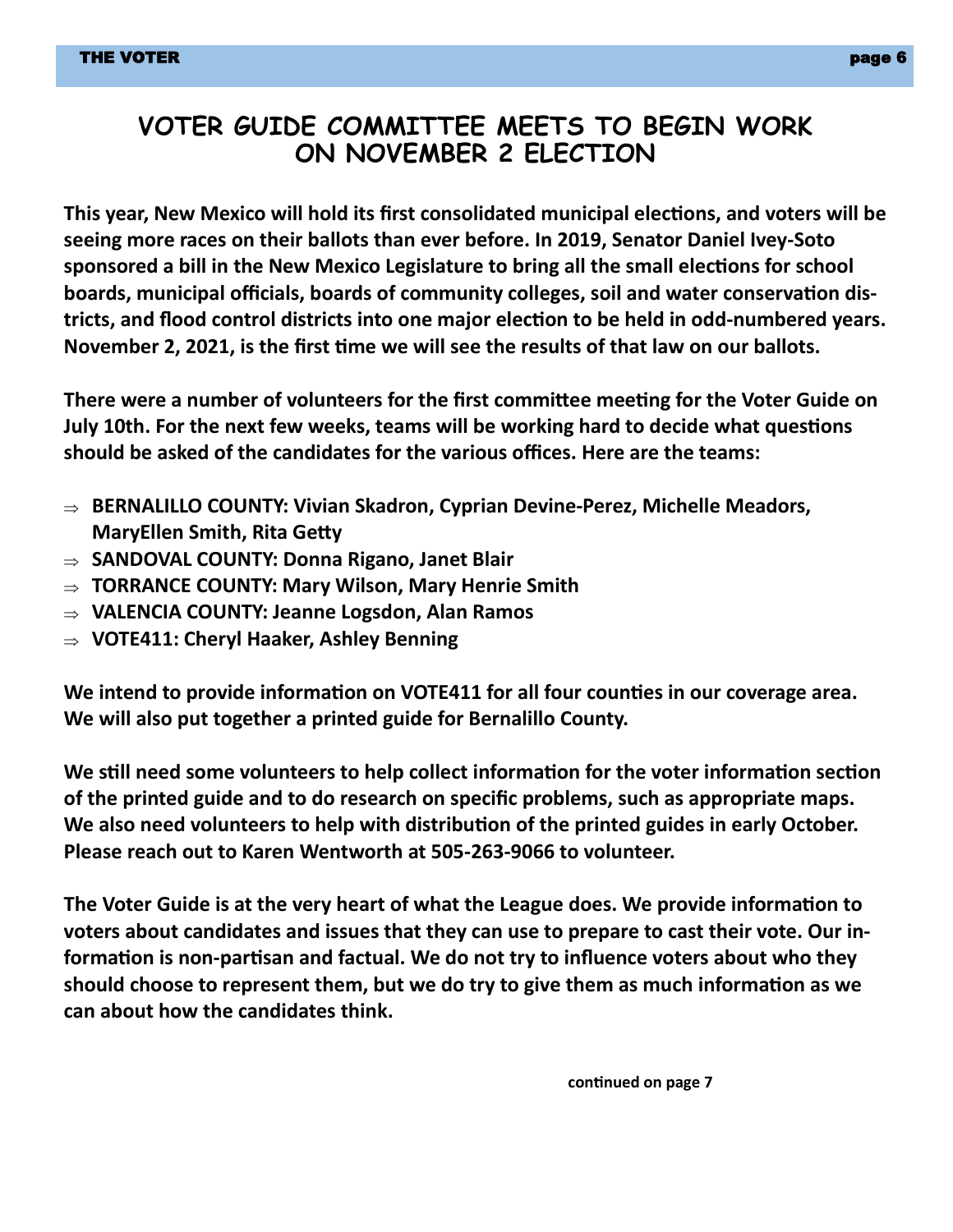**Voter Guide Committee Meets to Begin Work on November 2 Election, continued from Page 6….**

#### *A Few Words About VOTE411.org*

**This is software developed by the United States League of Women Voters. We send each candidate a letter asking them to answer a few questions. The candidate receives a code that allows them to enter their answers directly into the software. No one edits their answers.**

**The candidates are asked to keep it clean and to refrain from personal slurs against others, but they have total control over their answers and can even go back and alter them if they wish. The candidates send in their own photos. We want the candidates to present themselves to the voters in their own words and images.**

**\*\*\*\*\*\*\*\*\*\*\*\*\*\*\*\*\*\*\*\*\*\*\*\*\*\*\*\*\*\*\*\*\*\*\*\*\*\*\*\*\*\*\*\*\*\*\*\*\*\*\*\*\*\*\*\*\*\*\*\*\*\*\*\*\*\*\*\*\*\*\*\*\*\*\*\***

**A Tribal Law Study Opportunity, continued from Page 2….**

**also been more assertive efforts at both the state and federal levels to increase the resources available to tribal populations in the areas of criminal justice, education, economic development, and healthcare access and delivery. These issues are especially critical to fulfilling the commitment to diversity, equity, and inclusion of the League of Women Voters of the United States.**

**We expect the study to result in a state position that can be used for advocacy at the legislature and that may be adopted by other state Leagues and by LWVUS.**

**To get involved, please contact Rebecca Alvarez at triballawstudy@lwvnm.org**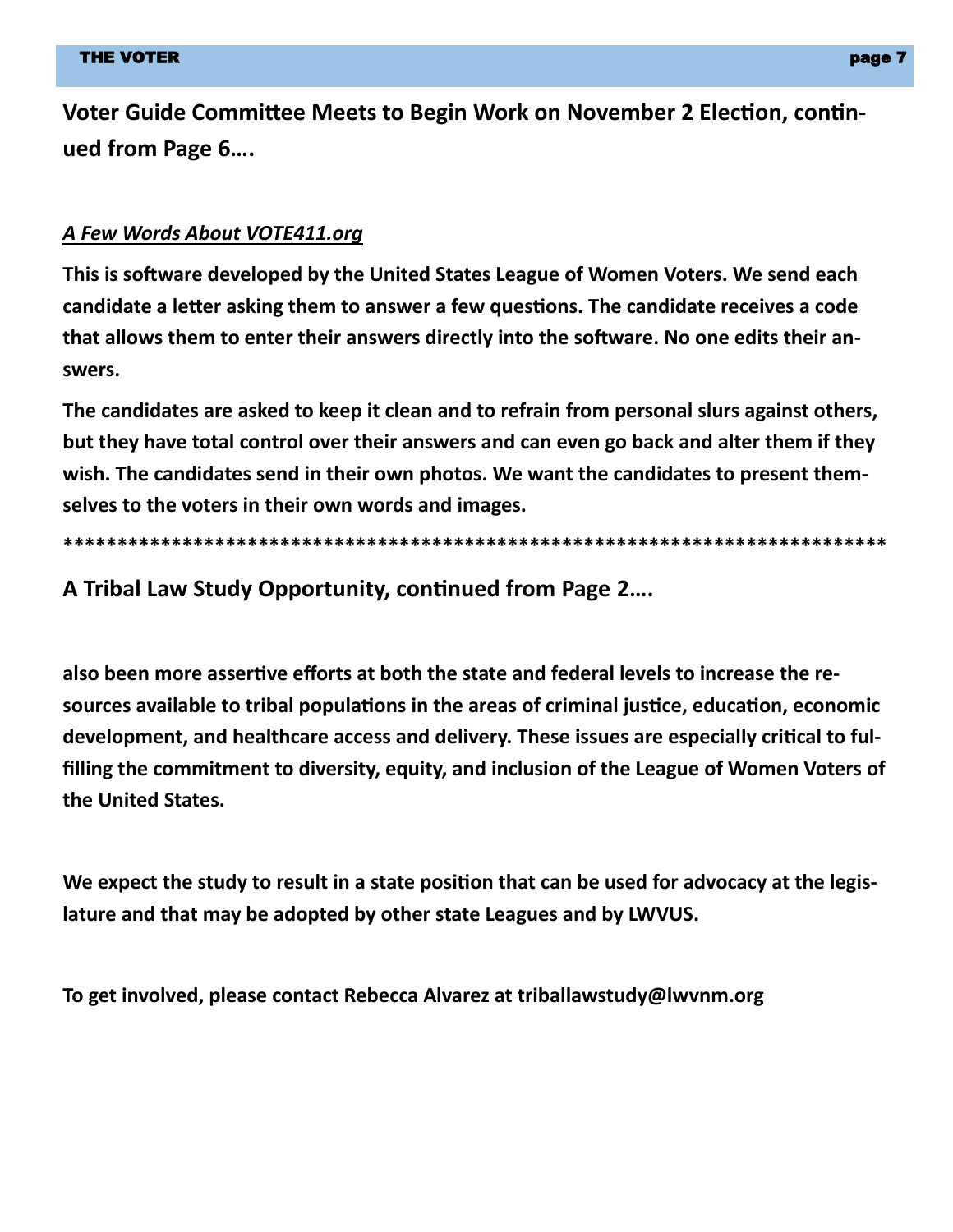#### THE VOTER  $\qquad$  , we have a set of the set of the set of the set of the set of the set of the set of the set of the set of the set of the set of the set of the set of the set of the set of the set of the set of the set of



### **The League of Women Voters Has Moved!!**

**The League of Women Voters of Central New Mexico has moved!! Our new office is located at 6730 Academy Rd. NE, Suites 124 and 126. We completed the move on July 26th. Once again we owe a debt of gratitude to Two Men and a Truck, who moved us as an in-kind contribution. Jeanne Logsdon and Karen Wentworth are cataloging our archives, and much of our history will be mored to the Center for Southwest Research at the University of New Mexico Libraries. At some point, our finding guide will be posted on the Rocky Mountain Online Archive, and anyone will be able to go back and research work the League has done since we began in 1947. We have operated continuously as a good government group since our formation.**

**As part of the move, we reassessed our need for filing cabinets. As a result, the old olive drab filing cabinets we've had for decades have moved on. They have gone to the movies as part of the stock of a local prop house, "Back2One Entertainment Productions". We are not sure when they might be used in a local movie or television show, but keep your eyes peeled. Our thanks to Robert Elliot-Barry (pictured above) for giving them a good home, and for even picking them up from the office!**

**Submitted by Karen Wentworth**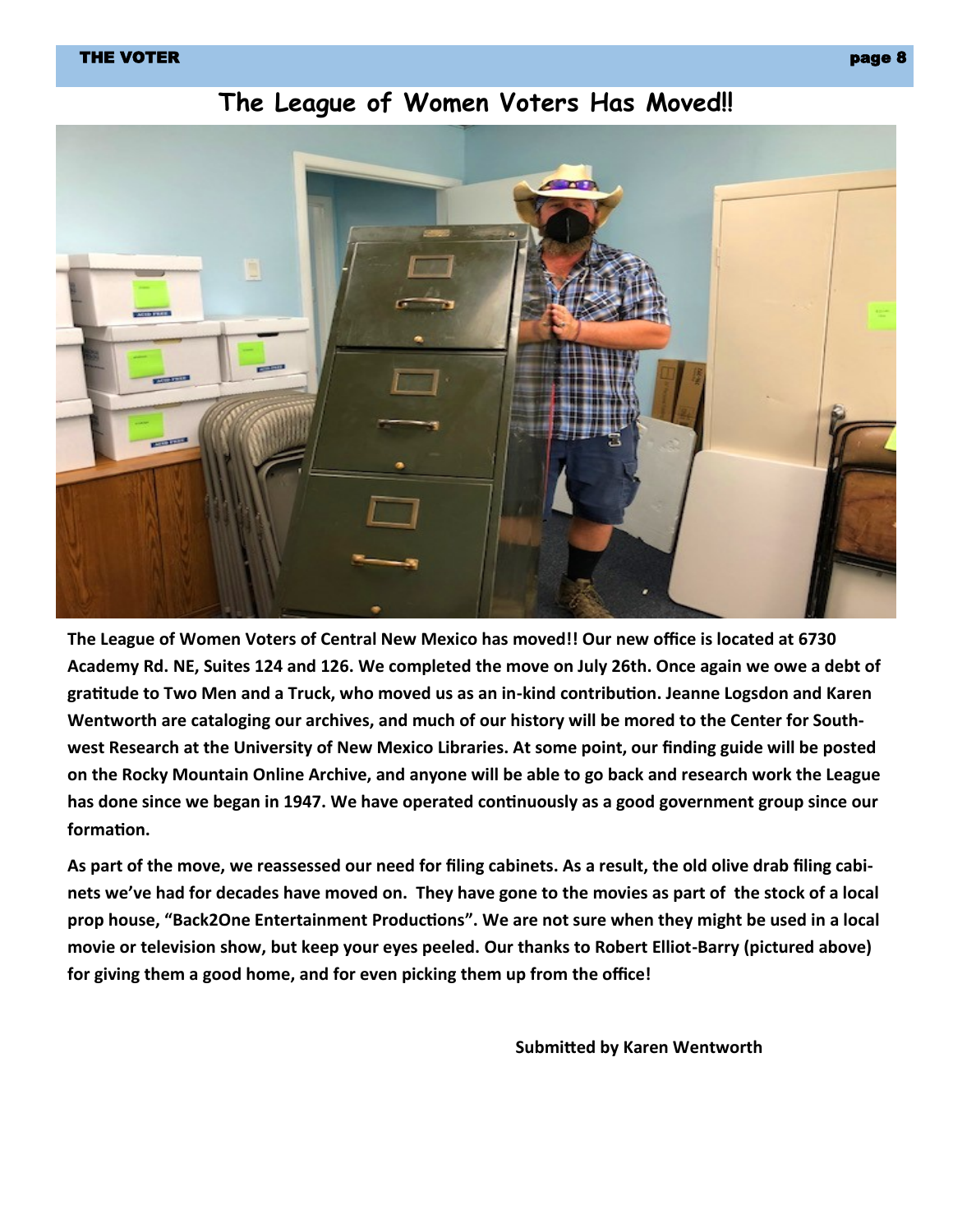#### THE VOTER page 9 and 20 page 9 and 20 page 9 and 20 page 9 and 20 page 9 and 20 page 9 and 20 page 9 and 20 pag

### **PROGRAM FOR AUGUST 12 MONTHLY MEETING (VIA ZOOM)**



**Fred Nathan, Jr., will be our speaker at the LWVCNM monthly meeting on Thursday, August 12, 2021.** 

**Mr. Nathan founded Think New Mexico in 1999 and is its Executive Director. He previously served as Special Counsel to New Mexico Attorney General Tom Udall. In that capacity, he was the architect of several successful legislative initiatives and was in charge of New Mexico's lawsuit against the tobacco industry, which resulted in a \$1.25 billion settlement for the state.**

**Think New Mexico is a results-oriented think tank whose stated mission is to improve the lives of all New Mexicans, especially those who lack a strong voice in the political process. They strive to fulfill this mission by educating the public, the media, and policymakers about some of the most serious challenges facing New Mexico, as well as by developing and advocating for enduring, effective, and evidence-based solutions.**

**Think New Mexico's approach is to perform and publish sound, non-partisan, independent research. Unlike many think tanks, Think New Mexico does not subscribe to any particular ideology. Its board consists of Democrats, Independents, and Republicans. Because New Mexico is tends to rank at or near the bottom of various national rankings, its focus is to promote workable solutions designed to lift up all New Mexicans. It is a 501 (c)3 tax-exempt organization and, to maintain its independence, does not accept state government funding.**

**Among Think New Mexico's stated accomplishments are the following:**

- **Making full-day kindergarten accessible to every child in New Mexico**
- **Repealing the state's regressive tax on food and successfully defeating efforts to reimpose it**
- **Creating a Strategic Water Reserve to protect and restore New Mexico's rivers**
- **Establishing New Mexico's first state-supported Individual Development Accounts to alleviate the state's persistent poverty**
- **Redirecting money from the state lottery into college scholarships**
- **Reforming title insurance to lower closing costs for homebuyers and homeowners refinancing their mortgages**

**Additional information about Think New Mexico may be found on its website, which is https:// www.thinknewmexico.org/**